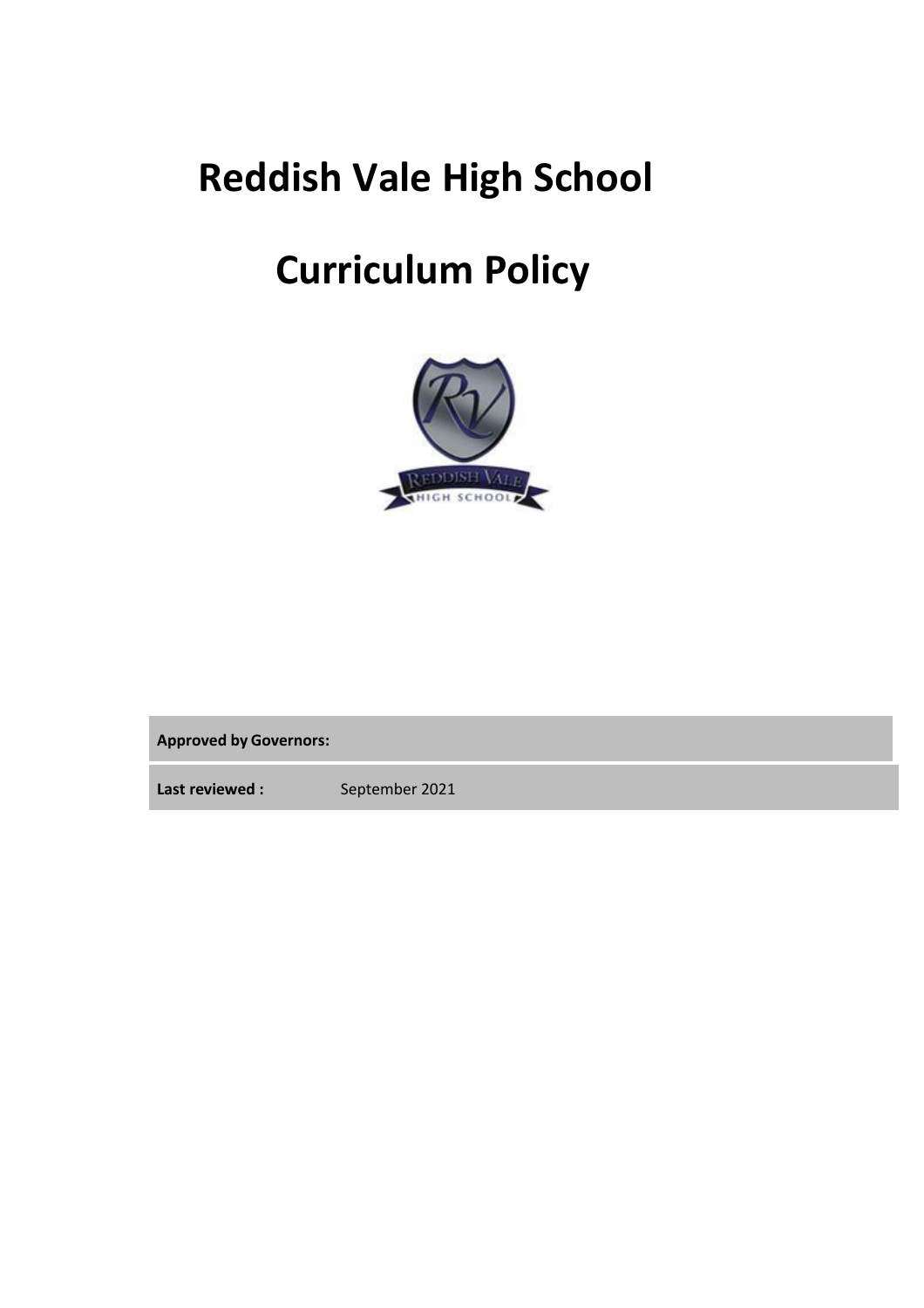

**Our school vision is to "Positively Change Lives through personal growth and academic excellence underpinned by our core values of Respect, Aspiration, Determination and Independence "**

**Respect:** respectful and responsible citizens who make a positive contribution to society and school life,

**Aspiration**: pupils who aspire to achieve academic success and excellence in everything they do,

**Determination**: pupils who are committed and determined to rise to every challenge on their path to success,

**Independence**: independent pupils who have the knowledge and skills to make the right choices, decisions and actions to have safe, healthy and fulfilling careers and lives.

*Our curriculum is built on schema theory*

*ASPIRATIONAL curriculum. Our curriculum builds on the National Curriculum and is broad and balanced. with key foci on retention, application and transferrable skills*

*We have an*

*We are INCLUSIVE We strive for ACADEMIC EXCELLENCE*

*We scaffold We challenge misconceptions*

*We stretch and challenge*

*Our curriculum is personalised to the needs of our community – we understand our context. We build in additional cultural* 

*capital opportunities.*

*We are passionate about PERSONAL GROWTH PSHE and personal development curriculum, CAEIG*

> *Pastoral support is strong*

*Our curriculum is structured to give our pupils the skills and knowledge to be successful in life*

*Wider curriculum: character education; pupil leadership; extra-curricular*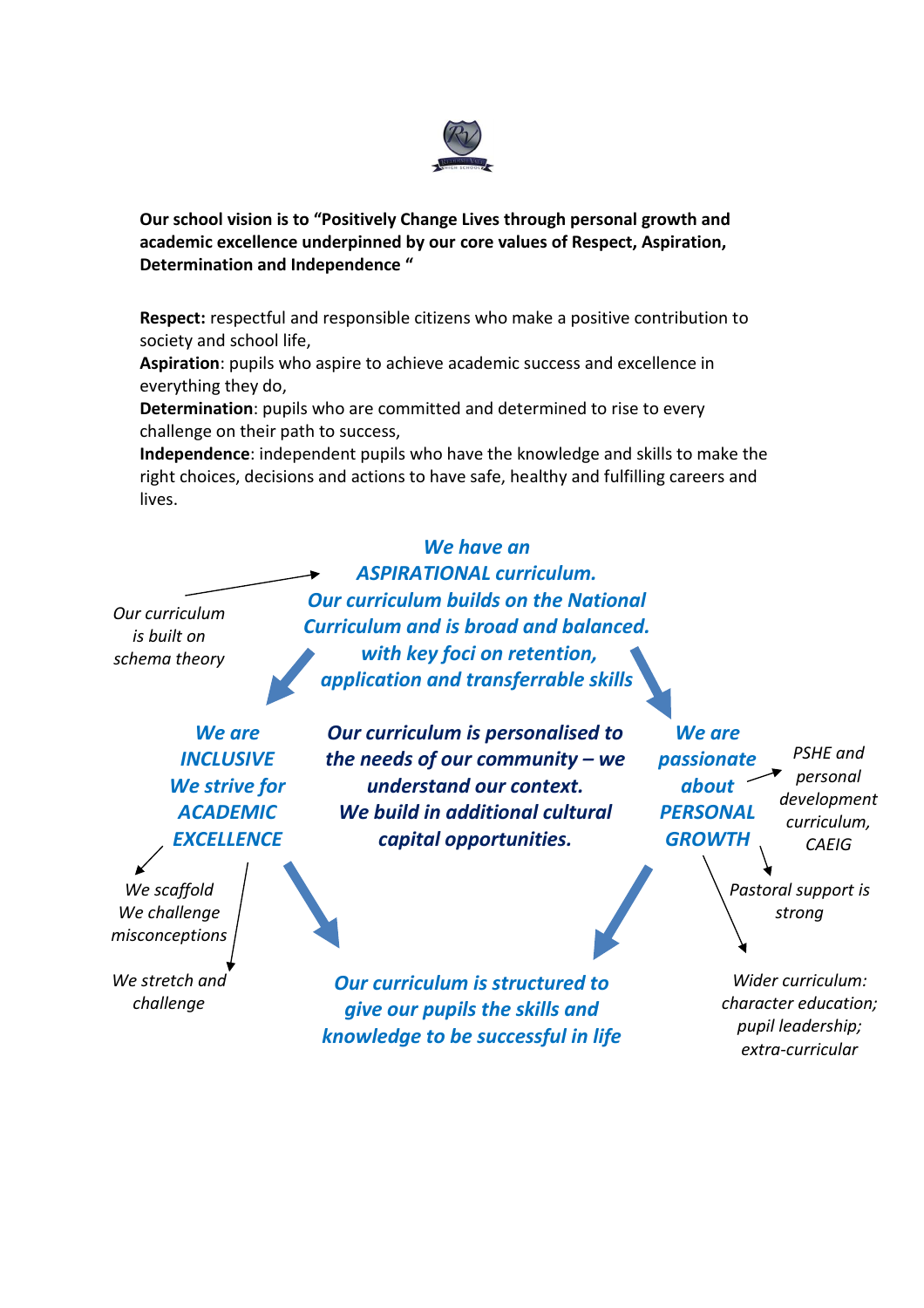At Reddish Vale High School we take great pride in our fully inclusive ethos and practice. We firmly believe that an enriching, engaging and challenging curriculum offer **for all**, consistently delivered through high quality teaching and learning, is the key to an excellent education.

We want all our pupils, no matter what their background or previous social and academic experience, to leave school as confident, articulate, well qualified and responsible young adults. We want our pupils ready to make a highly positive contribution to their community and wider society.

#### **Intent**

We will provide an outstanding education to all our pupils through a curriculum which promotes high aspiration; enables academic success and excellence; and supports personal growth, preparing and equipping pupils for success in all aspects of their adult life.

Academic excellence is pursued through a stretching and challenging curriculum for all. However, in order for pupils to thrive and enjoy the challenge, personal growth assumes equal importance and therefore Personal, Health and Citizenship Education, strong pastoral support and the pursuit of wider interests are central to the curriculum in encouraging the growth of our global citizens of the future.

Our curriculum is designed to enable pupils to acquire and retain the **core**  knowledge and skills they require in each subject discipline, in order to be successful in education and to transfer these knowledge and skills to later life and further learning. It is equally important that, through great teaching, the core knowledge is understood, developed, extended upon, contextualized and applied. This provides a richness of curriculum that engages pupils, consolidates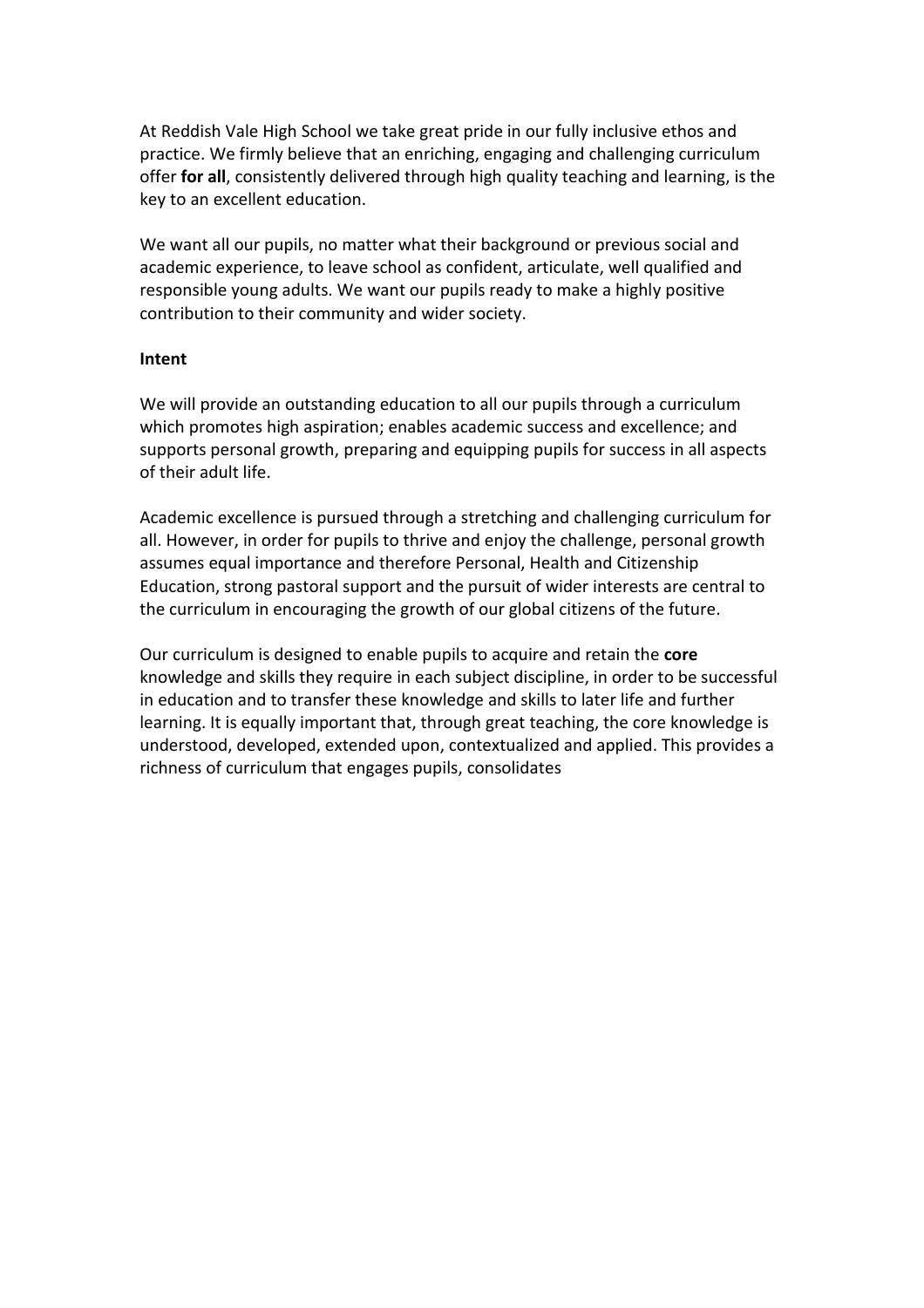learning, provides a scaffold for future advanced learning and encourages transferable skills.

#### **Implementation**

The overall curriculum offer and individual subject specialist curriculum provision, broken down into key stages, is outlined as a 5 year provision map.

All our pupils are entitled to and experience a broad and challenging curriculum offer in Key Stage 3 that meets National Curriculum requirements. In the first two years an emphasis is placed on the acquisition of knowledge and skills that provides a broad and balanced foundation for the future. In Year 9 pupils begin to make choices along a guided pathway to allow them to experience new opportunities and transition in preparation for KS4, whilst allowing them to maintain the breadth of subject knowledge through bespoke and focused expressive arts and humanities projects. In addition to this there is an extended PSHE offer and all pupils engage in a certified financial capability course.

GCSE courses begin in full at KS4 in Year 10, these two years eventually lead to a minimum of 8 qualifications at GCSE or equivalent. Our academic curriculum recognises and acknowledges that pupils have different learning styles, individual talents, interests, abilities and career aspirations, therefore we cater for this through the creative and technical courses and a small number of vocational courses available at KS4.

In order to be successful in any given subject we believe that pupils have to acquire and retain identified core knowledge and skills, taught at different appropriate stages in the curriculum, which provide the platform for future learning, i.e. the acquisition and application of extended/advanced knowledge and skills.

Therefore, a mastery approach is taken to core knowledge and skills within each subject, with retention, recall and application vital to the lifelong consolidation of the core curriculum elements.

In order for all pupils to be able to access the, reading, writing and numeracy skills are critical, therefore early catch up is essential. We work closely with our primary schools to ease transition and identify pupils prior to or early in Year 7 who will need early intervention and catch-up. Additional literacy and numeracy support is provided where required, to enable a secure grasp of the core skills and access to the full curriculum offer.

Subjects work together, wherever possible, to identify knowledge, concepts, themes and skill based links between subject disciplines. Joint planning and sequencing of teaching can help pupils to make connections that will support and boost learning, helping them to understand the world around them and their place in it.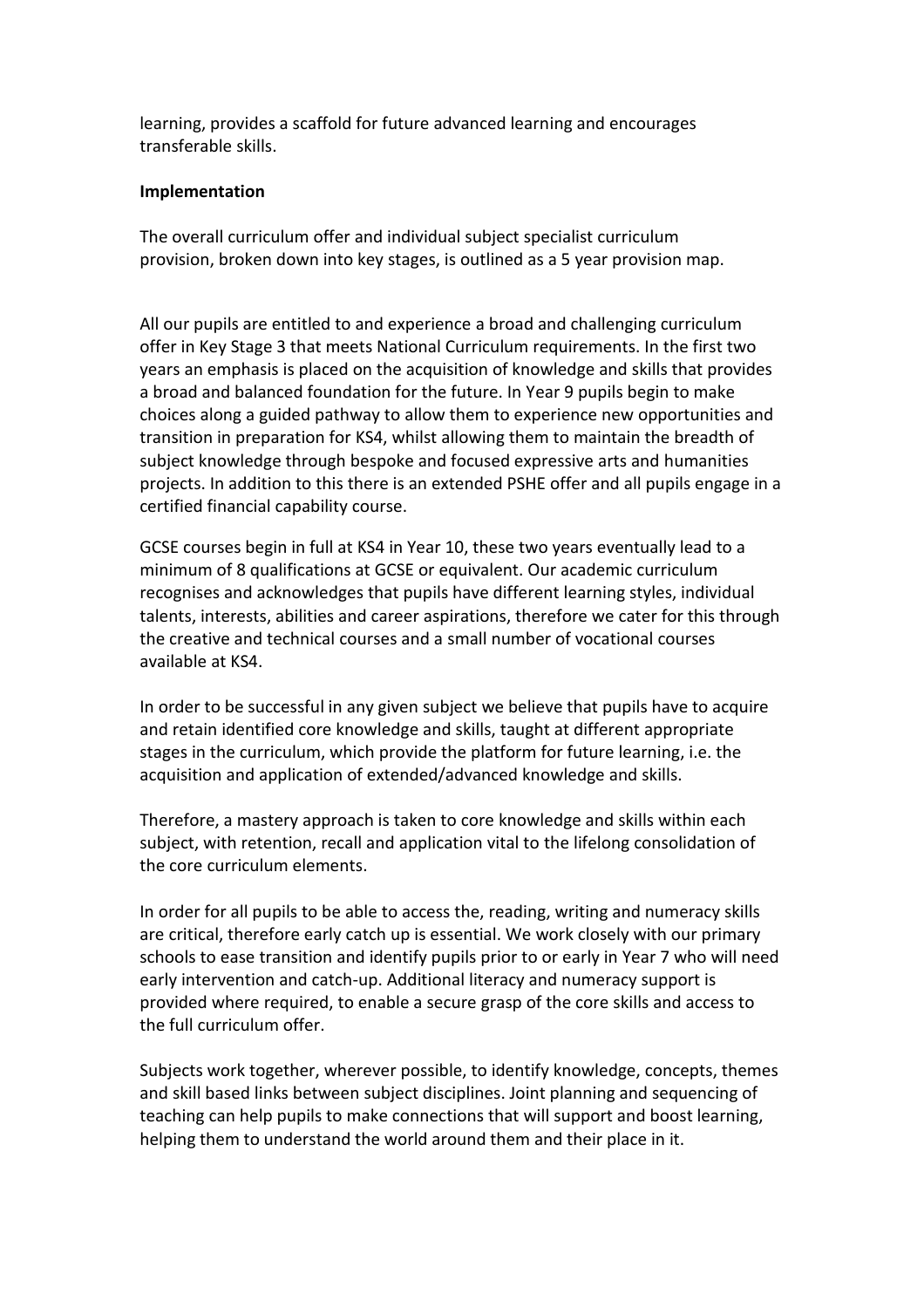At Reddish Vale High School we believe that education is so much more than the acquisition of academic knowledge and skills that enables pupils to achieve and excel. Personal Growth is equally important and therefore the PSHE, creative, careers led and enrichment elements of the curriculum are of vital importance.

PSHE, including Sex and Relationship Education and Careers education are taught both explicitly and within each subject area, where the opportunity allows. PSHE is of vital importance and given a key place within our curriculum. Specialist trained staff deliver our PSHE curriculum with additional curriculum time allocated in both Year 9 &10, key years for the personal development of ourpupils.

Art, Music, Dance and Drama are not only academic subjects in their own right, but also regarded as vital in developing pupils creative talents, abilities, building confidence, a sense of self, and therefore supporting overall academic achievement.

To extend the breadth of curriculum opportunities on offer, and ensure that our pupils within our context are equipped with additional life skills and knowledge they need to support success in their future lives, we have introduced additional elements to the curriculum. We deliver an accredited financial education course as a discrete subject in Year 9 &10, and we deliver an expressive arts and a humanities project in Year 9. The Year 9 projects celebrate the arts, diversity, demography and achievements of our local community, both present and historical, to help the pupils gain an understanding and appreciation of our wider community and its great history.

Careers education is woven throughout the whole curriculum. Opportunities for meaningful careers experiences occur across both key stages and across subject areas. Pupils are supported to make informed and appropriate choices at the end of each Key Stage. In addition, Year 10 pupils are given dedicated careers education within lessons to prepare them for their transition to the next phase of their education, training or employment.

The curriculum is viewed as everything our pupils experience in every aspect of school life. This includes form tutor time; the wider enrichment and extra curricular offer including Sports, Art, Music, Drama, Science and ICT clubs etc; and visits offsite including residential visits. We are proud of the whole host of opportunities offered by staff and the high levels of participation by pupils.

#### **Impact**

Formative assessment is embedded into lesson time to support pupils by checking that prior learning has been consolidated and embedded, before moving on to new learning. Teachers will use many forms of assessment including the frequent use of questioning. This informs planning, the timing and sequencing of new learning.

Success in individual subjects is closely linked to pupils' retention and understanding of subject specific language and terminology, and therefore teachers will provide regular challenges that check knowledge is committed to long term memory.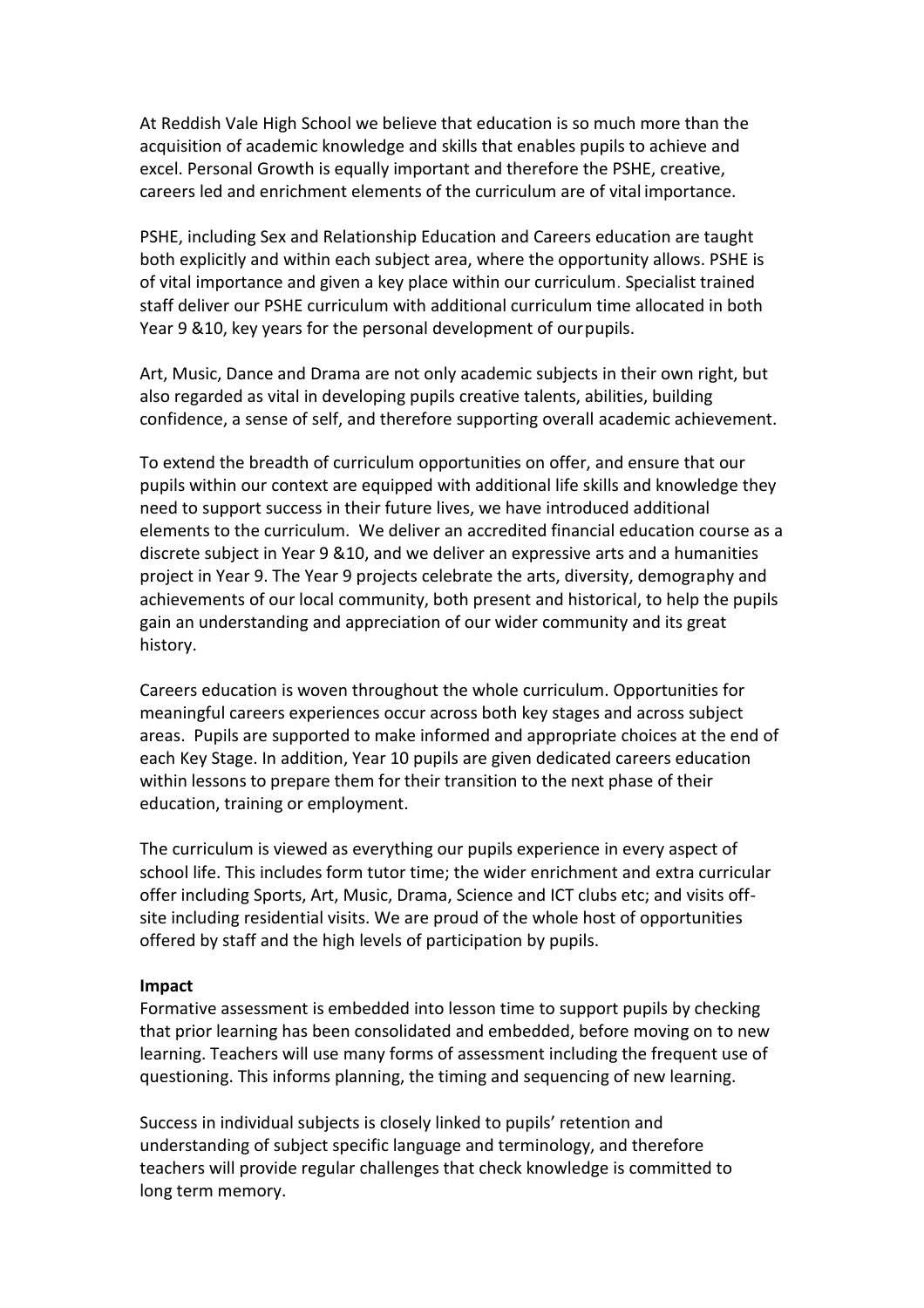At KS3 summative assessments are used each term to check learning has been embedded and we use this information, alongside continuous assessment, to report to parents/carers whether pupils are making the good progress expected of them. At KS4 summative assessments are supported by mock examinations to check pupils are on target to meet challenging expectations at GCSE, therefore progress is reported as a predicted grade, alongside an Attitude to Learning commentary.

#### **Organisation and planning**

The school day is composed of five 60 minute lessons timetabled over two weeks. Subject specialists are deployed in all areas and pupils are supported by Learning and Behaviour Mentors where needed.

In all years classes are split into two equal bands. Within these bands subject leaders have the flexibility to set in core subjects or teach in mixed ability groups. Pupils are taught in mixed ability groups for most option subjects.

The curriculum model in Appendix 1 shows details of the number of teaching periods assigned to each subject area in each year group across a five year plan.

Core class sizes range from  $16 - 30$ . The smaller groups for some pupils allow for more personalised support for pupils with low prior attainment or additional needs.

#### **Monitoring, evaluation and review**

The **Governing Body** will monitor the effectiveness of this policy and hold the Head Teacher to account for its implementation and compliance in providing and teaching a "broad and balanced curriculum" through:

- Head Teacher Reports / subject reviews conducted by the Trust and / or outside agencies.
- Linked visits to departments within school.
- Presentations/Meetings with the Senior Leadership Team
- Comparison with the standards reached in each subject compared with national and local benchmarks.
- The standards achieved at the end of each year or key stage, taking into account any important variations between groups of pupils, subjects, courses and trends over time, compared with national and local benchmarks.

The **Leadership Team** will monitor the curriculum through:

 Checking all statutory elements of the curriculum, and those subjects which the school chooses to offer, have aims and objectives which reflect the aims of the school and the intent, implementation and impact of the curriculum. This will include how the subject will be taught and assessed.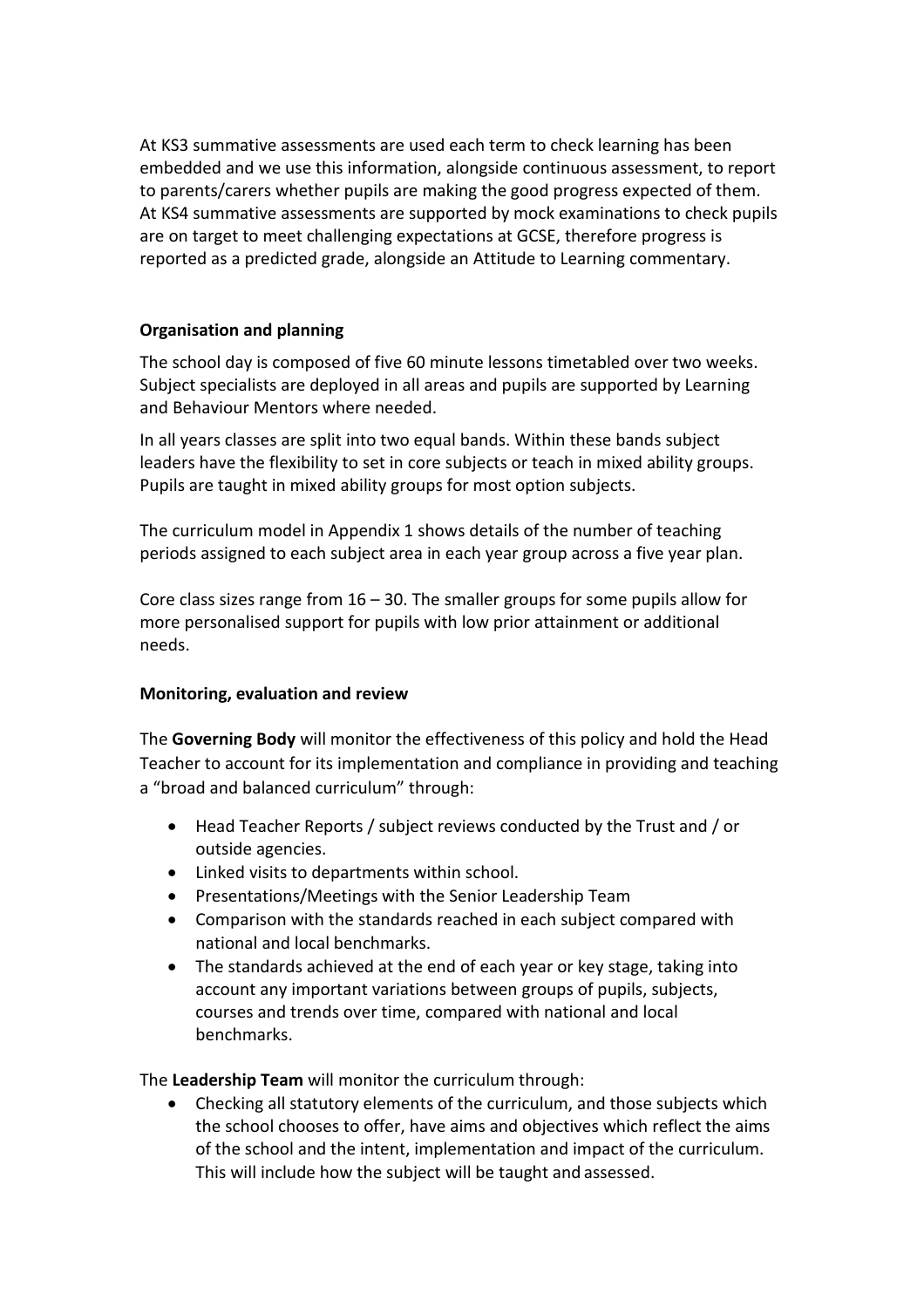- Individual needs of pupils will be met. They have an oversight of curriculum structure and delivery within each linkdepartment
- Detailed and up-to-date schemes of learning are in place monitored and reviewed for the delivery of courses within each key stage.
- Levels of attainment and rates of progression are discussed with HoD on a regular basis and that actions and interventions are in place to improve these.

**Curriculum Leaders** monitor the way their subject is taught through:

- Reviewing long term planning and schemes of work
- Setting a clear rationale regarding Intent, Implementation and Impact of curriculum
- Learning walks
- Scrutiny of pupil work
- Appropriate selection of awarding bodies and courses so that theybest meet the learning needs of our pupils.
- Consistency of approach towards, appropriateness, rigour and standardisation of assessment.
- Regular review of pupil performance data to ensure that any necessary changes in terms of curriculum delivery are planned and carried out in a timely fashion.
- Sharing best practice with other colleagues in terms of curriculum design and delivery.
- Identifying and overseeing CPD needs with regard to curriculum planning and delivery within their area of responsibility.
- Curriculum leaders also have responsibility for monitoring the way in which resources are stored and managed.

#### **Teaching staff and learning support staff**

- Ensure that the school curriculum is implemented in accordance with this policy.
- Deliver a curriculum that is fit for purpose, equipping pupils with the skills and knowledge they need for a successful future and for workinglife in modern society
- Put pupils at the centre of curriculum decisions, putting their needs first.
- Help pupils understand the world in which they live, embedding in pupils key Fundamental British Values and a Social, Moral, Spiritual andCultural purpose.
- Provide educational experiences and qualifications to meet the needs of our pupils and our local area
- Support personal growth to equip pupils for all aspects of their adult life.
- Enable those not achieving age-related expectations to narrow the gap and catch up with their peers.
- Be committed to promoting local safeguarding concerns and issues.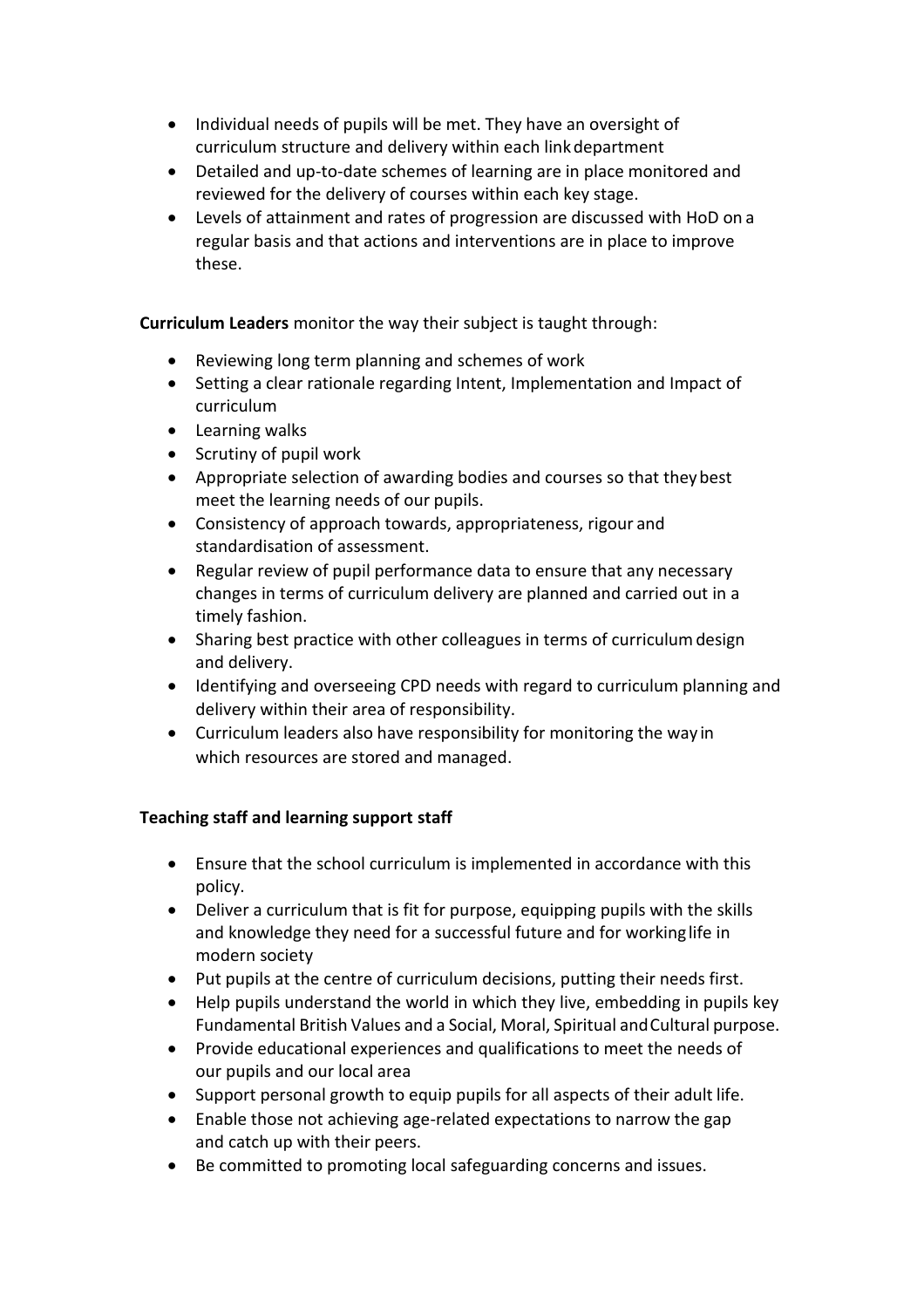- provide equal opportunities for all pupils regardless of gender, aptitude or cultural, ethnic or religious background or sexual orientation, ensuring equal access to learning, with high expectations for every pupil and appropriate levels of challenge and support and meeting the needs of young people of all abilities.
- Keep up to date with developments in their subjects.
- Have access to, and be able to interpret, data on each pupil to informthe design of the curriculum in order that it best meets the needs of each cohort of pupils.
- Share and exchange information about best practice amongst their colleagues in different schools and through external networks, resulting in a dynamic and relevant curriculum.
- Participate in high quality professional development, working with other teachers to develop their skills in understanding the learning needs of their pupils and how best to address those needs and engage them.
- Work in partnership with other agencies to provide an appropriate range of curriculum opportunities

#### **Links with other policies**

This policy links to the following policies and procedures:

- Assessment policy
- Non-examination assessment policy
- SEN policy and information report
- PSHE Policy
- Sex and Relationships Policy
- Equality information and objectives

#### **Legislation and guidance**

This policy reflects the requirements of: [National Curriculum programmes of study,](https://www.gov.uk/government/collections/national-curriculum) [Special Educational Needs and Disability Code of Practice 2014](https://www.gov.uk/government/publications/send-code-of-practice-0-to-25) [Equality Act 2010](http://www.legislation.gov.uk/ukpga/2010/15/part/6/chapter/1) [Governance Handbook](https://www.gov.uk/government/publications/governance-handbook) [Academies Act 2010](http://www.legislation.gov.uk/ukpga/2010/32/section/1A)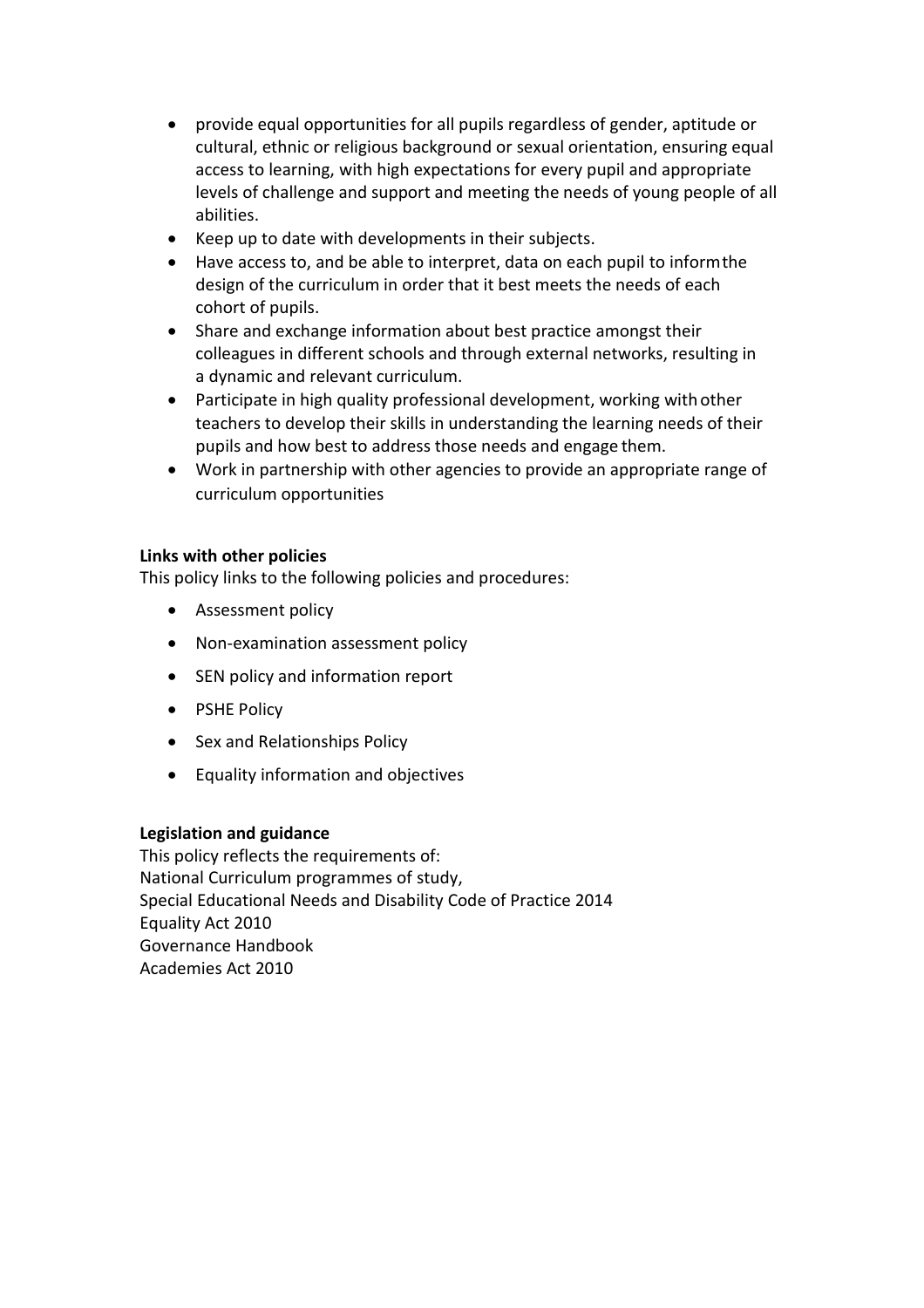# **Appendix 1: Key Stage 3 curriculum models (2021-22)**

# **Year 7 and 8 Curriculum Overview**

*The following subjects are taught across Year 7 and Year 8:*

| English | S<br>Matl | ප<br>Scien | <b>NFL</b> | Geograp | Histor | puting<br>om<br>ပ | Technology | $\ddot{\Omega}$<br>Citizenshi<br>$\cdot$ $\sim$<br>Morality<br>ಹ<br>Ethics<br>ш<br>PSH | $\overline{ }$<br>⊄ | Drama | ပ္ပ<br>$\bar{\sigma}$<br>$\Box$<br>చ<br>ш<br>$\Delta$ | usic<br>$\overline{\phantom{0}}$ |
|---------|-----------|------------|------------|---------|--------|-------------------|------------|----------------------------------------------------------------------------------------|---------------------|-------|-------------------------------------------------------|----------------------------------|
|         |           | n          |            |         |        |                   |            |                                                                                        |                     |       |                                                       |                                  |

In Year 7 pupils are currently taught in their form group for all lessons.

In Year 8 pupils are taught in three classes – class 1 is the same grouping for English, history, geography; class 2 is for MFL, drama, music, art, ethics & morality, citizenship, PE, computing and technology; class 3 is the same for maths and science.

### **Year 9 Curriculum Overview – our transition year**

| English | S<br>Math: | Science | త<br>aph<br>Histor<br>Geogr<br>$\overleftarrow{\mathrm{o}}$ | Education<br>Financial | morality<br>PSHE; Ethics<br>and | musi<br>humanities:<br>history,<br>Expressive<br>geography<br>and<br>drama,<br>S.<br>art,<br>$\bar{\sigma}$ | J<br>ption<br>$\circ$ | $\sim$<br>Option | $\omega$<br>Option | ш<br>$\sim$ |
|---------|------------|---------|-------------------------------------------------------------|------------------------|---------------------------------|-------------------------------------------------------------------------------------------------------------|-----------------------|------------------|--------------------|-------------|
|         | $\circ$    | Ω       |                                                             |                        |                                 |                                                                                                             |                       |                  |                    |             |

### **Year 10 Curriculum Overview**

| ΡF<br>g     | త<br>ğ<br>$\bar{\sigma}$<br>土<br>ᆜ<br>윿<br>$\overline{ }$<br>$\mathbf{v}$<br>$\equiv$<br>pal<br>ρø<br>ш<br>ш | S<br>ath<br>-<br>∠ | Φ<br>ပ<br>$\omega$<br>._<br>$\mathbf C$<br>Ō | ō<br>Ĕ | $\mathbf{\Omega}$<br>ptio<br>⌒ | O<br>Ħ | O<br>$\overline{b}$<br>O | $\overline{a}$<br>$\omega$<br>≻<br>$\sigma$<br>$\Omega$<br>$\overline{ }$<br>$\circ$<br>lOS.<br>$\overline{\mathbb{Q}}$<br>৯<br>$\omega$<br>$\Delta$<br>ਠ | ш<br>௨ |
|-------------|--------------------------------------------------------------------------------------------------------------|--------------------|----------------------------------------------|--------|--------------------------------|--------|--------------------------|-----------------------------------------------------------------------------------------------------------------------------------------------------------|--------|
| <b>FORM</b> | റ                                                                                                            | ◠                  | C                                            |        |                                |        |                          |                                                                                                                                                           |        |

(CORE: during morning tutor sessions pupils will continue to follow their personal development curriculum with their tutors)